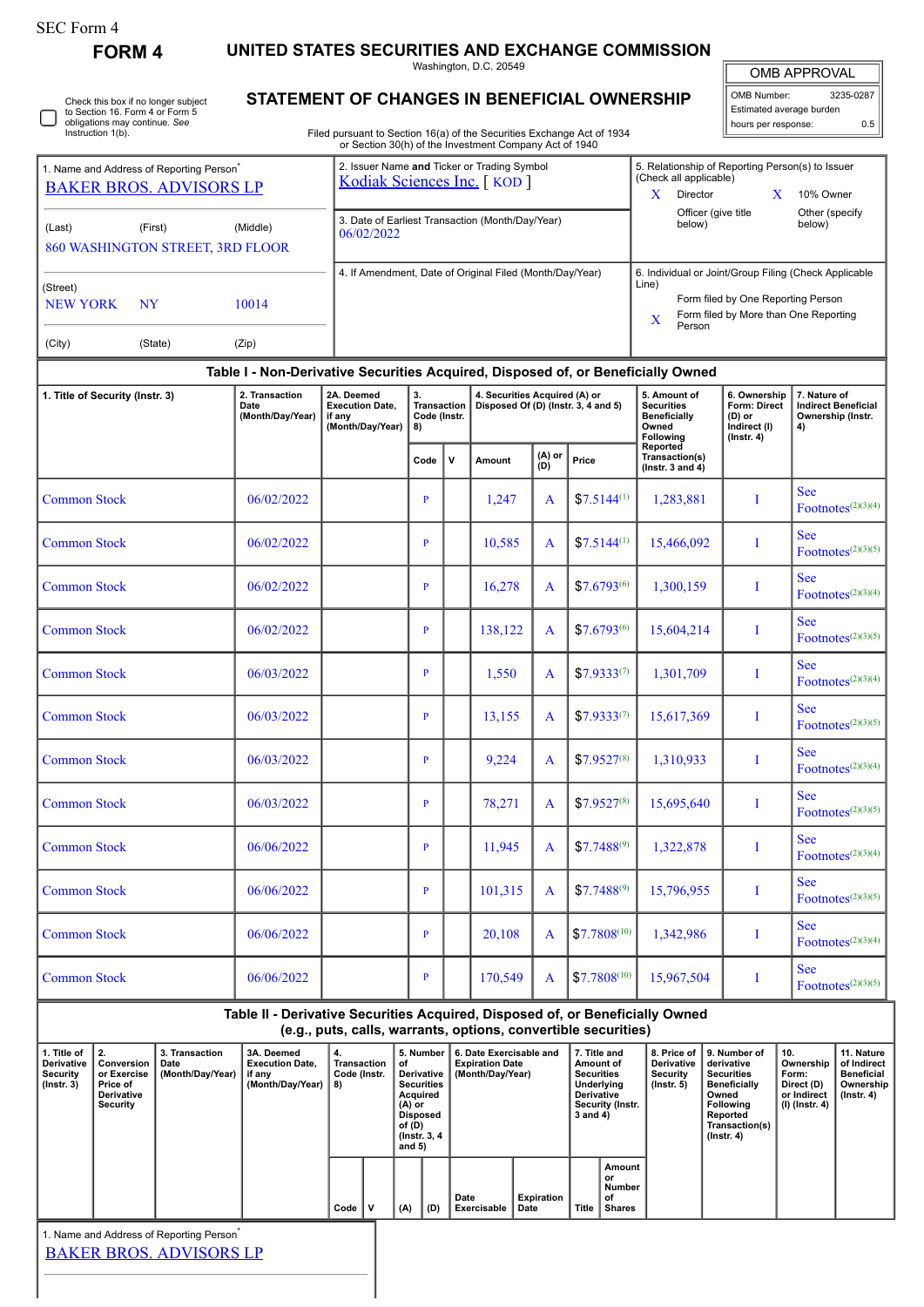| (Last)                                                                      | (First)<br>860 WASHINGTON STREET, 3RD FLOOR | (Middle) |
|-----------------------------------------------------------------------------|---------------------------------------------|----------|
| (Street)<br><b>NEW YORK</b>                                                 | NY                                          | 10014    |
| (City)                                                                      | (State)                                     | (Zip)    |
| 1. Name and Address of Reporting Person <sup>*</sup><br>667, L.P.           |                                             |          |
| (Last)                                                                      | (First)<br>860 WASHINGTON STREET, 3RD FLOOR | (Middle) |
| (Street)<br><b>NEW YORK</b>                                                 | NY <sub></sub>                              | 10014    |
| (City)                                                                      | (State)                                     | (Zip)    |
| 1. Name and Address of Reporting Person <sup>*</sup><br><b>BAKER JULIAN</b> |                                             |          |
| (Last)                                                                      | (First)<br>860 WASHINGTON STREET, 3RD FLOOR | (Middle) |
| (Street)<br><b>NEW YORK</b>                                                 | <b>NY</b>                                   | 10014    |
| (City)                                                                      | (State)                                     | (Zip)    |
| 1. Name and Address of Reporting Person <sup>®</sup>                        | <b>Baker Bros. Advisors (GP) LLC</b>        |          |
| (Last)                                                                      | (First)<br>860 WASHINGTON STREET, 3RD FLOOR | (Middle) |
| (Street)<br>NEW YORK NY                                                     |                                             | 10014    |
| (City)                                                                      | (State)                                     | (Zip)    |
| 1. Name and Address of Reporting Person <sup>®</sup>                        | <b>Baker Brothers Life Sciences LP</b>      |          |
| (Last)                                                                      | (First)<br>860 WASHINGTON STREET, 3RD FLOOR | (Middle) |
| (Street)<br><b>NEW YORK</b>                                                 | NY                                          | 10014    |
| (City)                                                                      | (State)                                     | (Zip)    |
| 1. Name and Address of Reporting Person <sup>*</sup><br><b>BAKER FELIX</b>  |                                             |          |
| (Last)                                                                      | (First)<br>860 WASHINGTON STREET, 3RD FLOOR | (Middle) |
| (Street)<br><b>NEW YORK</b>                                                 | NY                                          | 10014    |
| (City)                                                                      | (State)                                     | (Zip)    |

## **Explanation of Responses:**

1. The price reported in Column 4 is a weighted average price. These shares of common stock ("Common Stock") of Kodiak Sciences Inc. (the "Issuer") were traded by 667, L.P. ("667") and Baker Brothers Life Sciences, L.P. ("Life Sciences", and together with 667, the "Funds") in multiple transactions at prices ranging from \$7.37 to \$7.85, inclusive. The reporting persons undertake to provide to the Issuer, any se price within the range set forth in this footnote.

2. Baker Bros. Advisors LP (the "Adviser") serves as the investment adviser to the Funds. In connection with the services provided by the Adviser, the Adviser receives an asset-based management fee<br>that does not confer any

3. Julian C. Baker, Felix J. Baker, the Adviser GP and the Adviser disclaim beneficial ownership of the securities held directly by the Funds except to the extent of their pecuniary interest therein, and this report shall